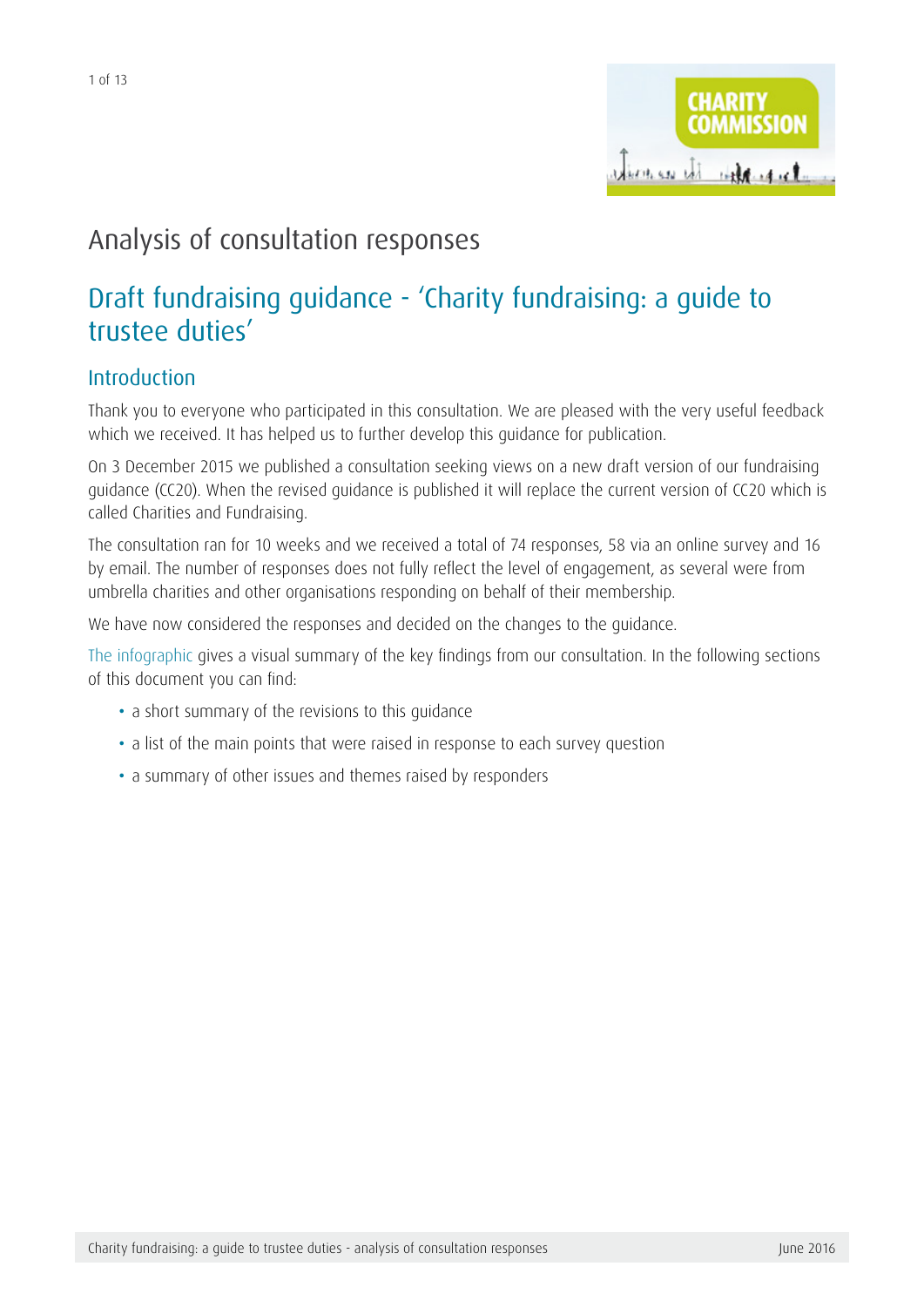# 1. Changes to the commission's fundraising guidance

The revised guidance is written for trustees and its focus is to help them comply with their legal duties when overseeing their charity's fundraising.

It sets out 6 principles to help them achieve this.

The guidance signposts to other organisations and free sources of information about the wider legal rules that apply to specific types and aspects of fundraising, such as the rules on data handling and protection.

It also reflects other changes such as those which will be introduced when the new system for selfregulation of fundraising begins operating, and new provisions in the Charities (Protection and Social Investment) Act 2016.

It is shorter than the current guidance, and designed to work better as online guidance.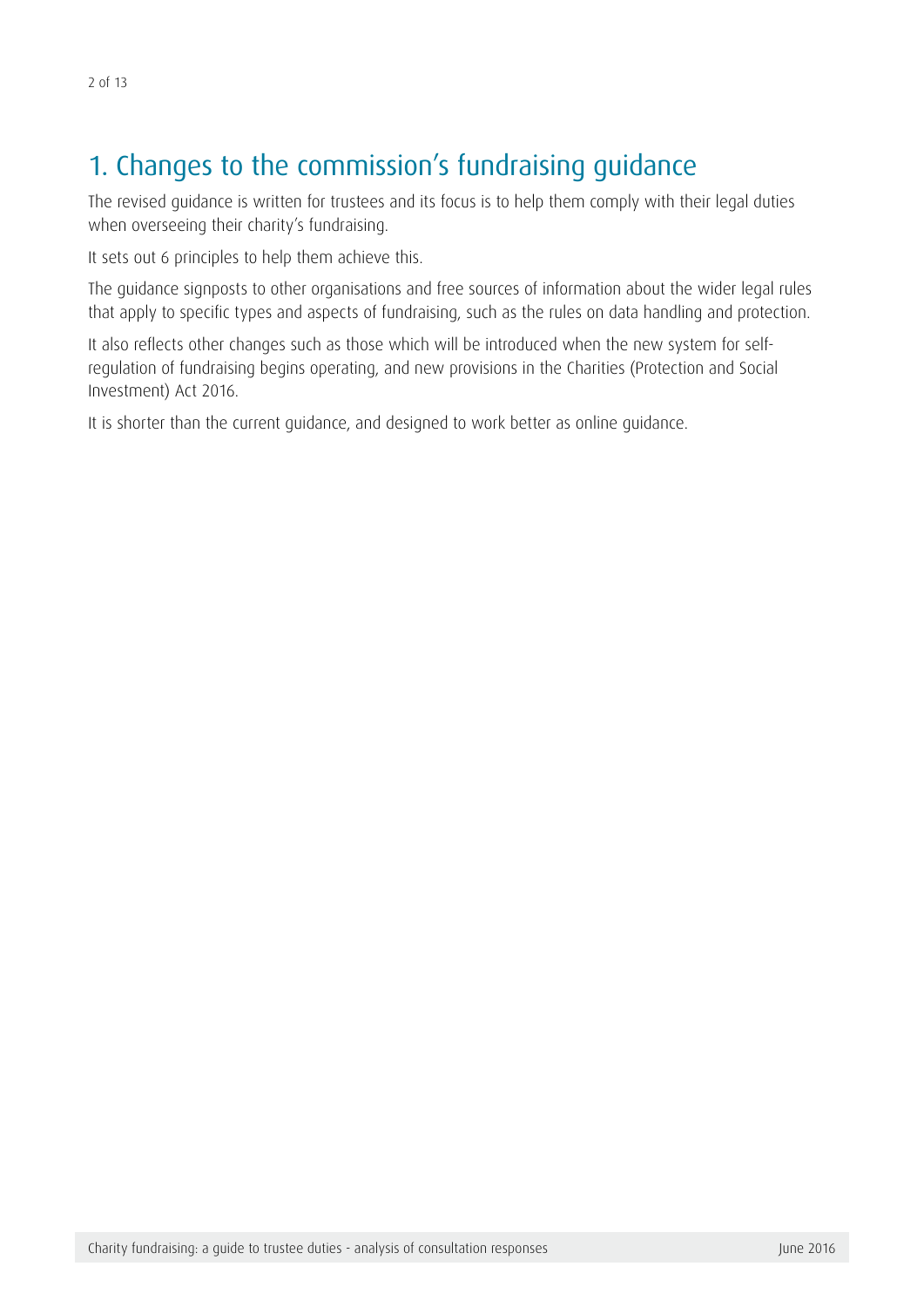## 2. Responses to consultation questions

#### If you are responding to this consultation on behalf of a charity, did any of your trustees contribute to your charity's response?

Number of responses to this question: 51

Yes: 26

No: 17

No answer: 8

Although we had plans to update our fundraising guidance, we have brought forward its revision, following the recent fundraising controversy. One aspect of publicly expressed concern has been about the adequacy of trustee oversight of fundraising. We want to provide greater clarity for the trustees of fundraising charities about their role and responsibilities, and the revised guidance is written specifically for them.

In view of this, we were pleased that just over half of the consultation responses we received from charities included input from their trustees. For charities with annual income over £10 million, including some significant fundraising charities, a trustee contribution to the charity's response was made in 85% of cases.

#### Q1. Have you used the current version of our fundraising guidance which is called 'Charities and Fundraising' (CC20)?

Number of responses to this question: 65

Yes: 52

No: 13

#### Q1a. When did you last use the current version?

#### Number of responses to this question: 48

This month: 13

This year: 11

Last year: 15

A few years ago: 2

Other: 7

#### Q1b. Do you find the current or the new version most helpful?

#### Number of responses to this question: 50

New version most helpful: 32

Current version most helpful: 18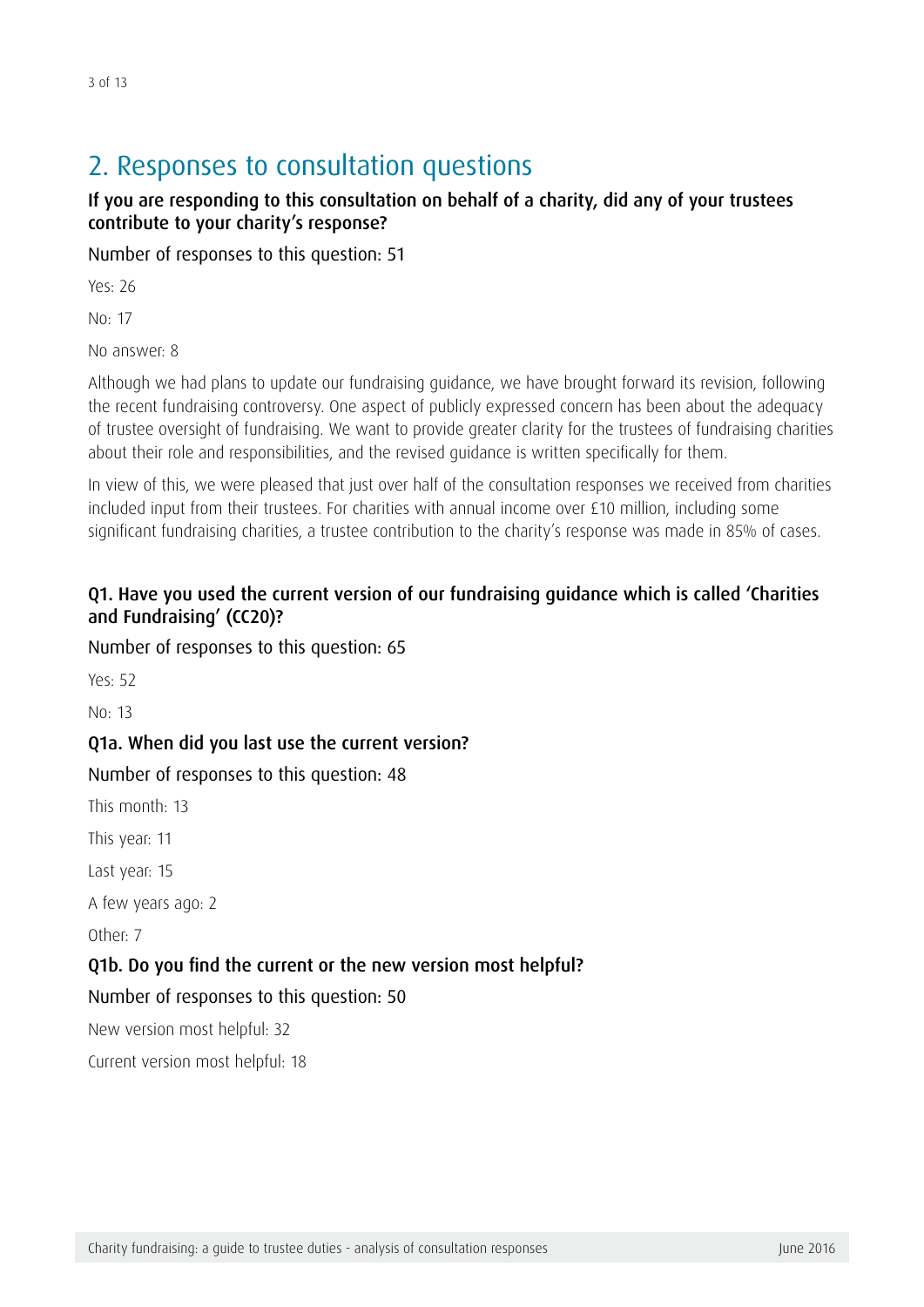### What you said – key themes

1. The commission's decision to revise the guidance is welcome or supported, given the recent high profile attention on fundraising practice, governance and regulation.

2. The focus, in the new version, on trustee role and responsibilities in the fundraising context, provides clearer messages for trustees. Setting out 6 principles and including a checklist is helpful.

3. The emphasis on trustee involvement, in the new version of the guidance, implies a more hands-on role for trustees than would be feasible, or good governance practice, in larger charities. For many respondents this was their key concern.

4. The current version of the guidance provides a useful overview of the wider legal rules and regulations applicable to fundraising. Many respondents emphasised how much they value the current version and considered that removal of content on the full framework for fundraising was unhelpful.

## What we have done

#### Delegation

We recognise that delegation to paid staff and others is normal practice in many charities and can help trustees to govern more effectively. We agree that the consultation version of the guidance did not consistently reflect this. We have clarified this in the introduction to the published version of the guidance. The guidance has also been amended so that it now refers to trustees 'having effective systems in place' to meet the standards and expectations it sets out. We tested this revised approach with some of the larger charities who raised this issue in their consultation response. However, we have kept clarity that trusteeship is a responsibility in all charities, and that the commission has expectations of strong governance if trustees are to deliver against their legal duties.

#### Coverage of the wider legal framework

The draft version of the guidance which we consulted on did not provide a comprehensive overview of the legal framework for fundraising. We took this approach because it is not our role to give an account of rules and frameworks which we do not regulate, which would require regular review and updating. Instead, we concentrated on the trustee role and on promoting trustee compliance with their legal duties, signposting readers to other resources and organisations as a source of information about these rules.

The published version of the guidance will retain the approach taken in the draft version, focusing on trustee duties which we regulate, and on what our resources allow. However, we have:

- • covered the rules in the Charities Acts legislation and the regulations made under them, including the new fundraising provisions in the Charities (Protection and Social Investment) Act 2016
- provided:
	- links to other sources of information about the wider legal framework
	- a list of the other organisations responsible for regulating aspects of the legal framework for fundraising, most of whom provide free guidance about compliance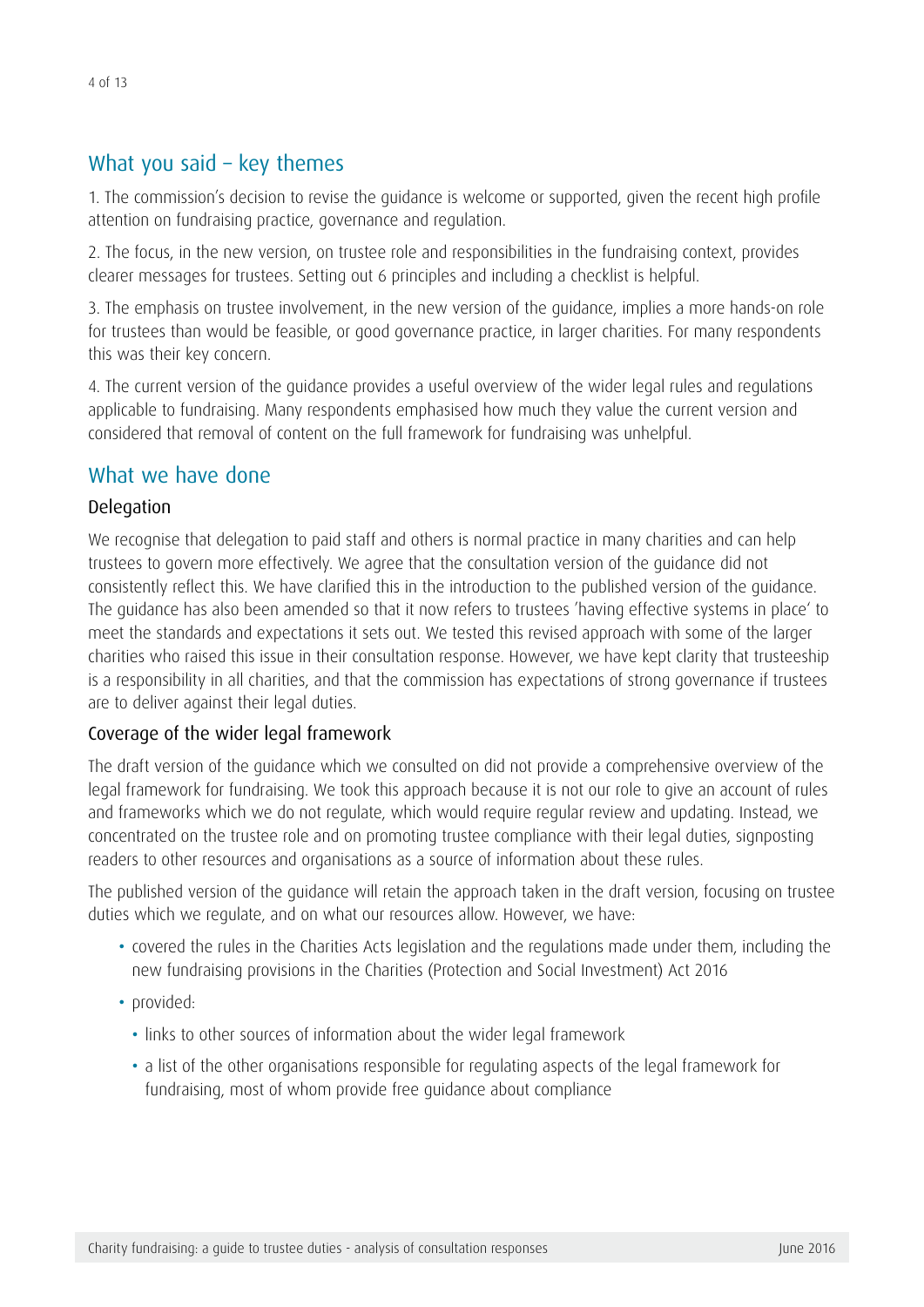#### Q2. The new version is shorter than the current version. Please select whether you think the new version is: too short, too long, about the right length

Number of responses to this question: 62

Too short: 7 Too long: 9 About the right length: 46

## What you said – key themes

1. The length and format of the new document make it more accessible than the existing version.

2. The new version could be shorter still, if repetition was reduced.

3. Length is not a good parameter on which to judge the guidance.

4. More issues could be covered, such as the wider legal rules and regulations applicable to fundraising.

## What we have done

The answers to this survey question show support for a document which is reduced in length by a third compared to the current version, so we have maintained the document at this revised length.

We agree that there was some repetition in the consultation version and we have worked to reduce this.

For our approach to covering the wider legal framework, see Q1b.

#### Q3. In the new version, do you find the explanation of trustee duties in relation to fundraising clear?

Number of responses to this question: 65

Yes: 44

No: 21

#### What you said

1. Overall, the guidance is clearer about trustee duties in relation to fundraising.

2. It would be helpful to include more links in the guidance to the commission's guidance [The essential trustee:](https://www.gov.uk/government/publications/the-essential-trustee-what-you-need-to-know-cc3/the-essential-trustee-what-you-need-to-know-what-you-need-to-do)  [what you need to know, what you need to do](https://www.gov.uk/government/publications/the-essential-trustee-what-you-need-to-know-cc3/the-essential-trustee-what-you-need-to-know-what-you-need-to-do) (CC3), and describe trustee duties consistently with CC3.

3. Clarity about trustee duties in the new version is reduced by:

- the emphasis on trustee involvement, which implies a more hands-on role for trustees than would be feasible, or good governance practice, in larger charities
- the removal of full coverage of the wider legal rules and regulations applicable to fundraising, so that trustees have to find out about some of these rules from other sources.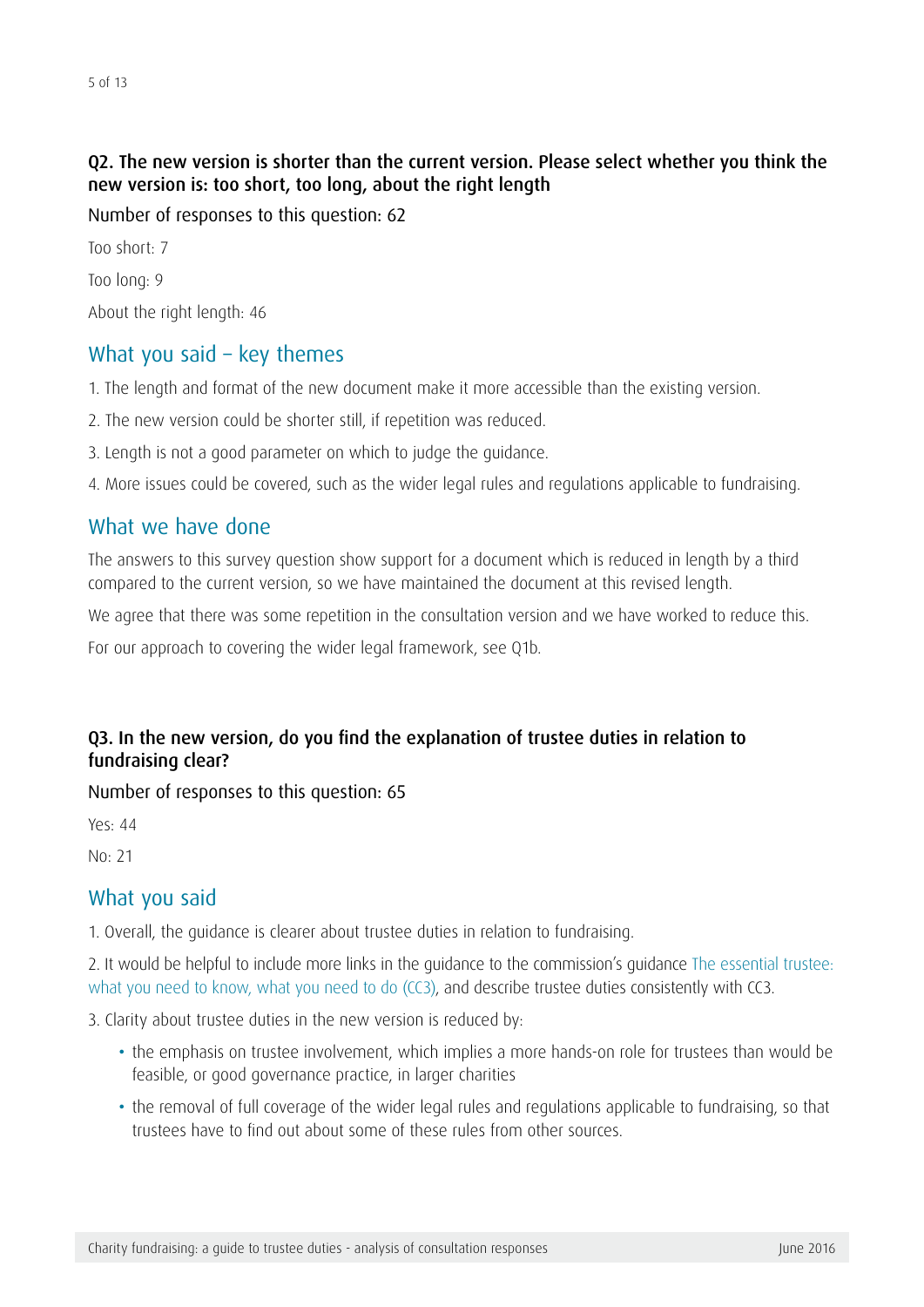## What we have done

We have clarified the question of delegation for the published version of the guidance, see Q1b.

We have included more links to CC3 and introduced more consistency with how duties are described in CC3.

We have retained our focus on the trustee role and with promoting trustee compliance with the trustee duties, see Q1b.

#### Q4. There are six principles trustees can use to fulfil their responsibility for their charity's fundraising. Do you find these a useful way of describing what trustees need to know and do?

Number of responses to this question: 65

Yes: 52

No: 13

## What you said

1. Overall, the six principles work well and will be helpful.

2. Some of the wording used is unhelpful, and gives the wrong emphasis.

## What we have done

We have retained the six principles as a way of articulating the key areas of responsibility that trustees have for their charity's fundraising. In the published version of the guidance, these will:

- be shown in a summary as well as full version
- be shown as a visual
- form the basis of a checklist tool which trustees can use to review their approach

We have changed wording where we agree that its use gives the wrong emphasis. For example, the principles are now described as a means of 'taking responsibility for your charity's fundraising' rather than as a means of 'controlling your charity's fundraising'.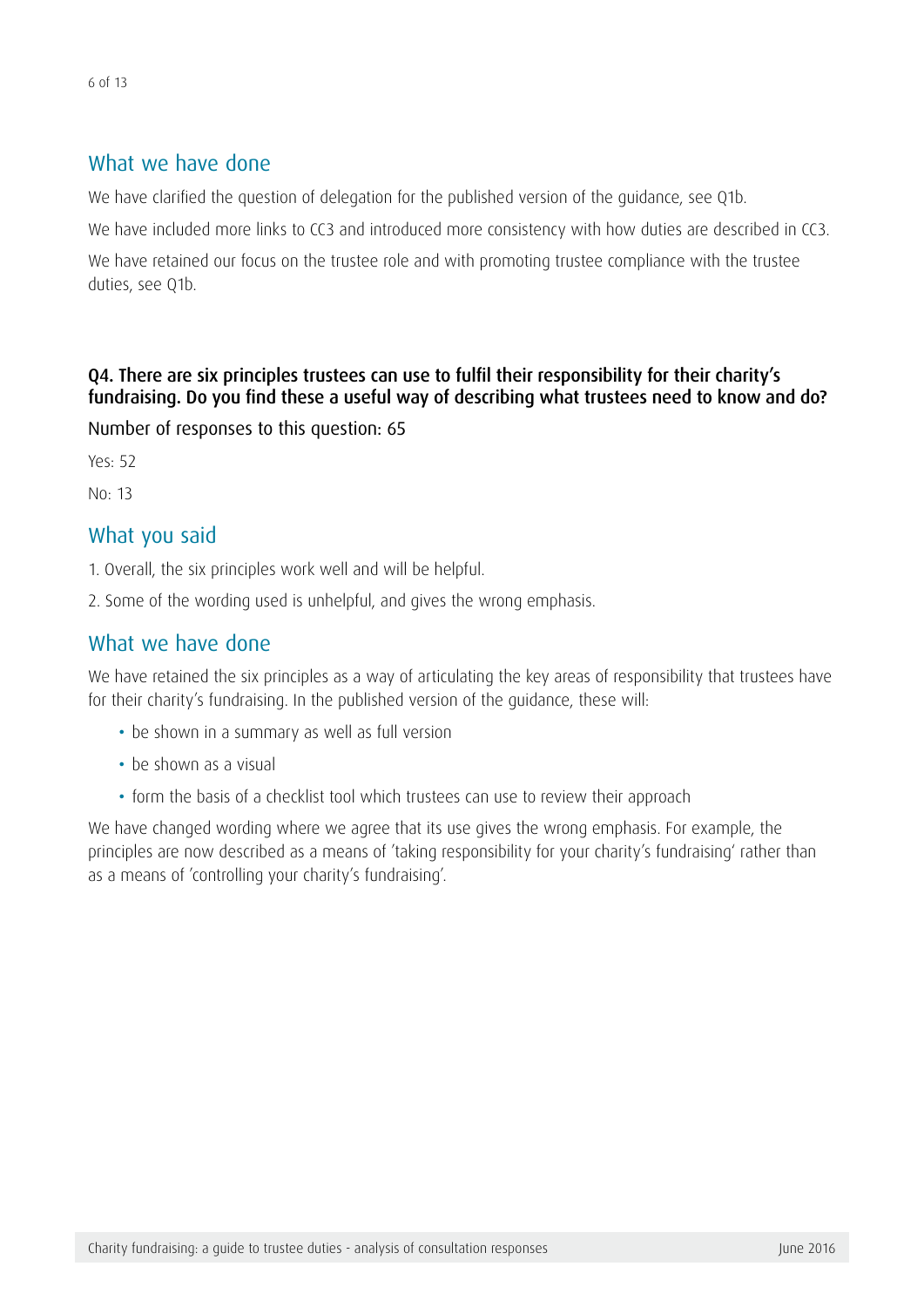Q5. The commission has focused less on describing the wider legal rules that apply, in addition to trustee duties, to specific types and aspects of fundraising. For example, the rules on data handling and protection, collections in public spaces. This is:

- so that we can focus on trustee duties that we regulate
- to avoid duplicating the free information on these rules which is produced by other regulators
- to reduce the length of our guidance

Should the commission keep this focus on trustee role and duties?

Number of responses to this question: 63

Yes: 41

No: 22

#### Q5a. Do you think the guidance includes enough links to sources of information about the wider legal framework for fundraising?

Number of responses to this question: 47

Yes: 36

No: 11

#### What you said

1. Some responders said that it was appropriate for the commission to focus on trustee responsibilities.

2. Most responders who left a comment on these questions said that the commission should fully cover the wider legal rules and regulations applicable to fundraising.

#### What we have done

For our approach to covering the wider legal framework, and providing links to sources of information about it, see Q1b.

#### Q6. The commission has included two examples to help trustees avoid mistakes. Do you think it is useful to have these examples?

Number of responses to this question: 62

Yes: 54

No: 8

## Q6a. Are there other parts of the guidance where it would be useful to include an example? Number of responses to this question: 55

Yes: 29

No: 26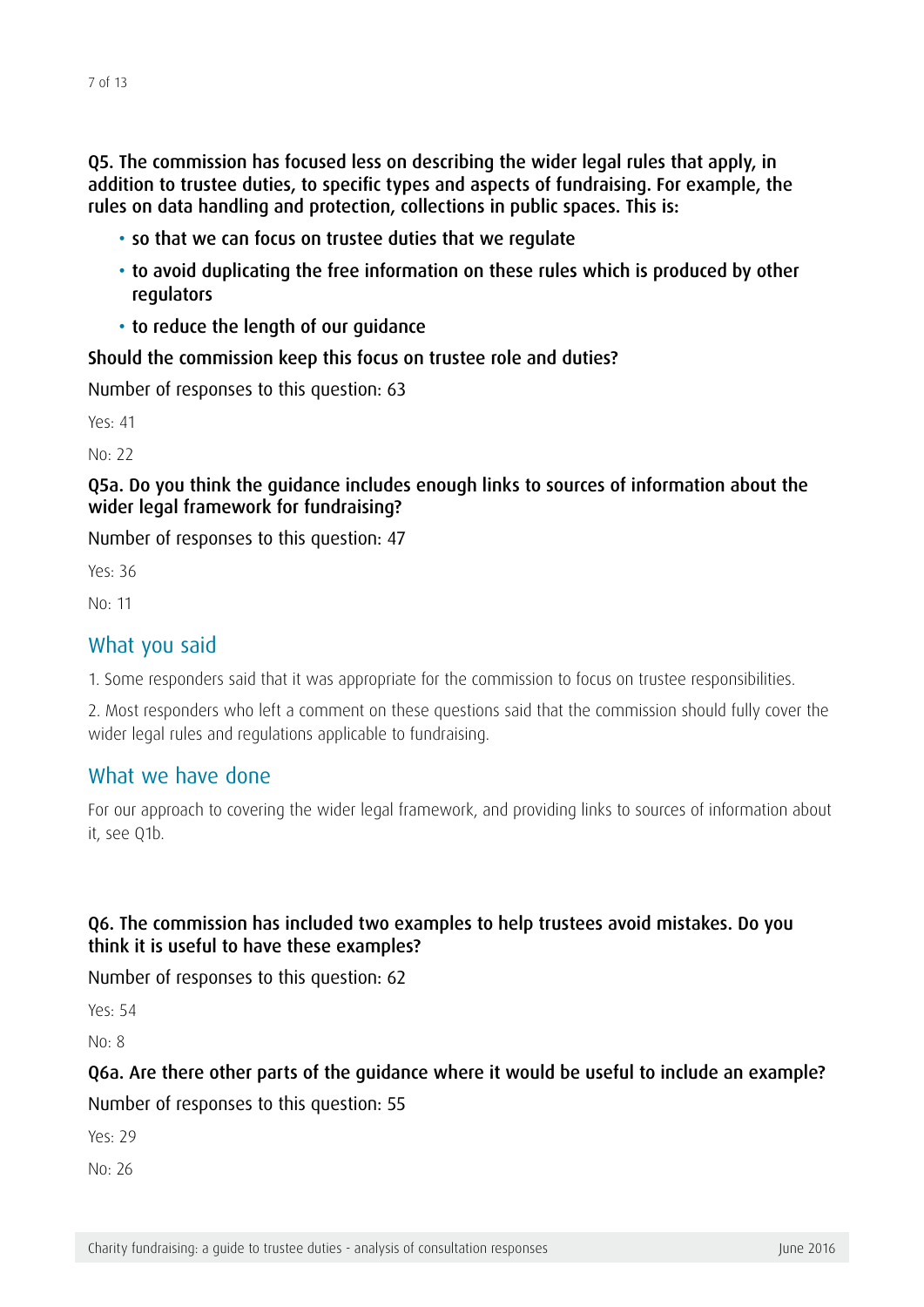## What you said

1. The examples are generally useful.

2. There was no consensus about the topics on which further examples might be included - delegation and reporting, commercial partnership and fundraising fraud were some of the topics mentioned.

3. Two examples are not enough.

4. The examples are not clearly identifiable in the guidance and they should be highlighted more clearly.

5. The example on fundraising costs is too negative.

## What we have done

1. We have increased the number of examples in the publication version of the guidance to 4 - in an 'avoid mistakes' format. These cover commercial partnerships undertaken by a charity's subsidiary trading company and protecting cash collections from fraud risk.

2. We have highlighted them more clearly.

3. We are satisfied that our approach to fundraising costs in the guidance balances the need to spend money on fundraising, with ensuring that there are systems in place to ensure that the costs are justifiable in the charity's best interests and transparent for donors, supporters and the public.

#### Q7. The system for regulating fundraising is principally self-regulatory and the final version of the guidance will describe this. Does this guidance help you to understand what the commission expects of the trustees of fundraising charities?

Number of responses to this question: 62

Yes: 50

No: 12

## What you said

1. The main point raised here was that the guidance needs to cover the role of the new fundraising regulator and the new self-regulation system.

## What we have done

The published version of the guidance covers the role of the new Fundraising Regulator and how we anticipate working with this body when it starts operating. This was not included in the version we consulted on because the new organisation was in the very earliest stages of its development.

We will publish more detail about our working relationship with the new regulator as it develops.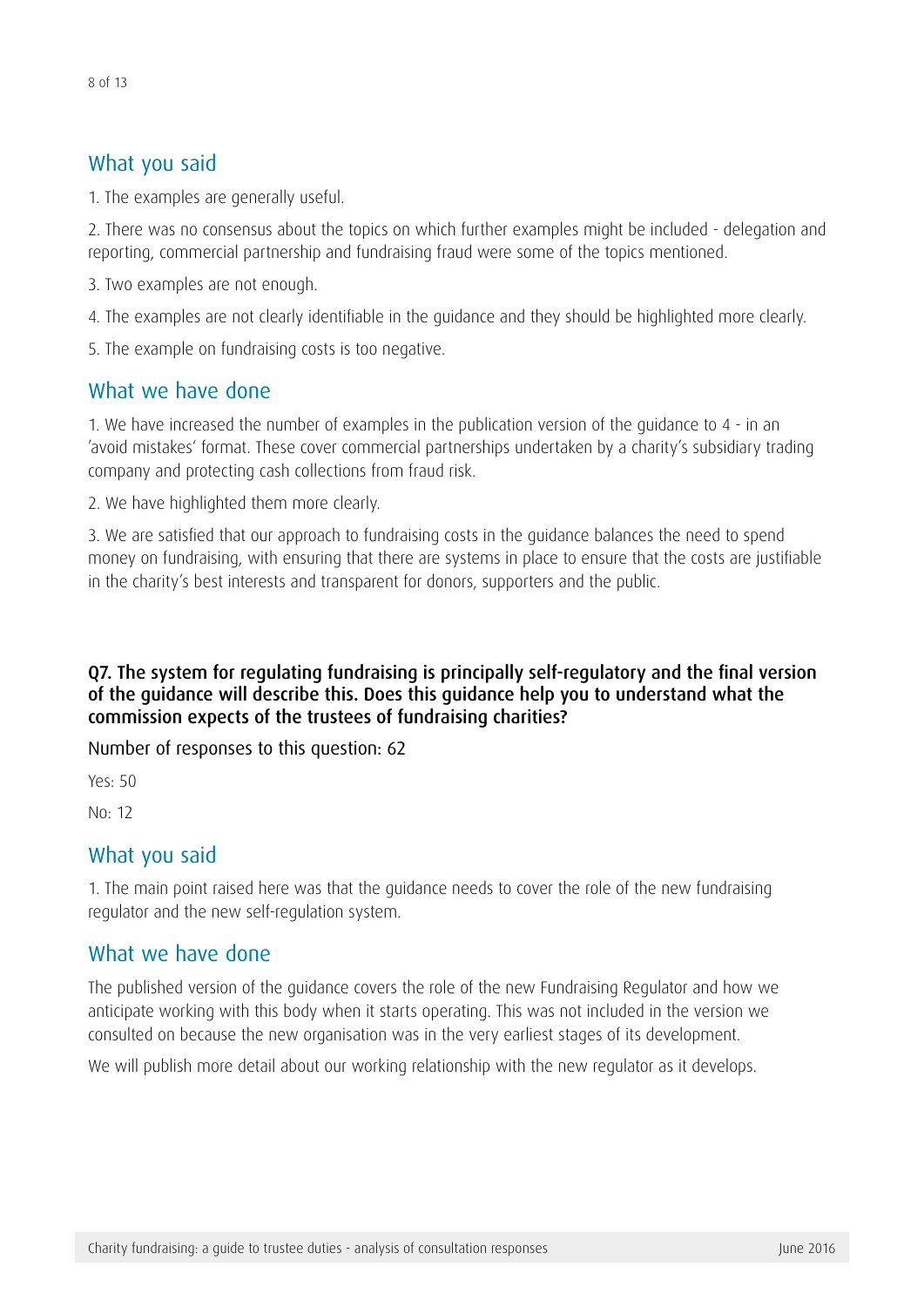#### Q8. Would you use the checklist which has been produced in section 13 of this guidance?

Number of responses to this question: 63

Yes: 54

 $N<sub>0</sub>·9$ 

### What you said

1. Including a checklist in the guidance is helpful to trustees.

2. The checklist needs to acknowledge that, in many larger charities, staff will have day to day responsibility for ensuring compliance in key areas.

## What we have done

We have revised the checklist so that it will be more adaptable to the needs of charities of different sizes. It will be available with the published version of the guidance, as a stand- alone item.

#### Q9. How do you think the commission can best help trustees become familiar with how their duties apply to fundraising? How could your organisation help us with this?

We received a number of useful suggestions about how we can promote the guidance and we will consider these.

#### Q10. Do you think that this consultation process, meets the principles in section 2 of The [regulator's code](http://www.bing.com/search?q=the+regulator%27s+code&src=ie9tr) ?

#### Number of responses to this question: 60

Yes: 42

No: 18

## What you said

1. It is positive that the commission is seeking views on the revision of this guidance.

2. The consultation would be more compliant with the code if:

- other ways to respond had been available, other than through the online survey
- there had been options to give answers to the consultation questions other than just 'yes' or 'no'

#### What we have done

We take our responsibilities under the Regulators Code seriously. We were encouraged with the results on this question, but we will look at how we can better present our consultations in the future and make them as accessible as possible.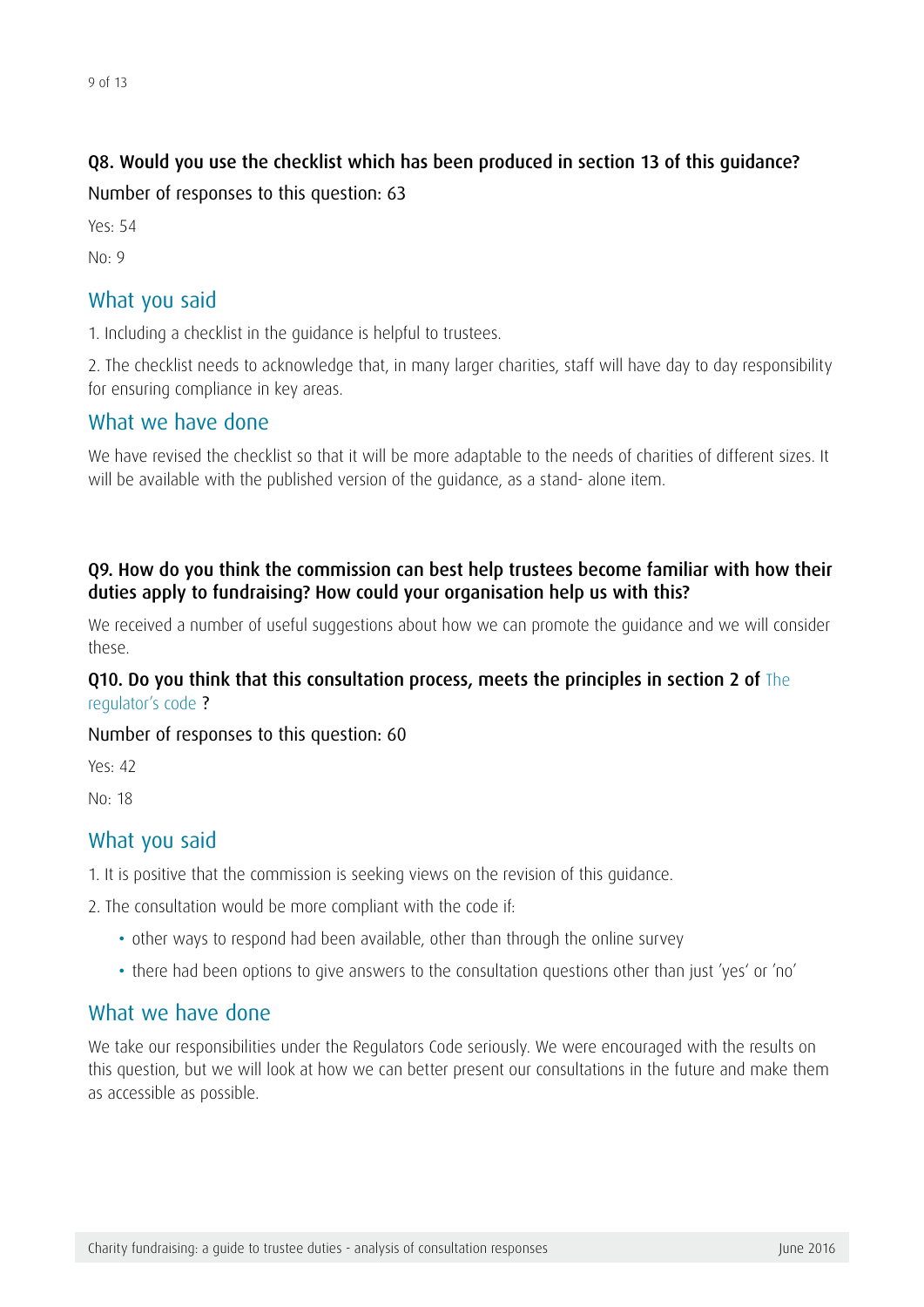#### 10a. Do you think that this guidance meets the principles in section 5 of the Regulator's Code? If not, what do you think would help meet those principles?

Most responses didn't include an answer to this question.

Yes: 14

 $N<sub>0</sub>$ . 5

## What you said

1. The guidance would be more compliant with the code if more detail was included about the new Fundraising Regulator, the new system for self-regulation, and the provisions of the new Charities Act.

2. The commission should engage in further consultation when these aspects of the guidance are complete.

## What we have done

We have included information in the new guidance about the role of the Fundraising Regulator and the key provisions in the Charities (Protection and Social Investment) Act 2016 which relate to fundraising, as well as those which are contained in other Charities Act legislation and regulations made under them.

On balance, we consider that the content of these new sections do not require further consultation.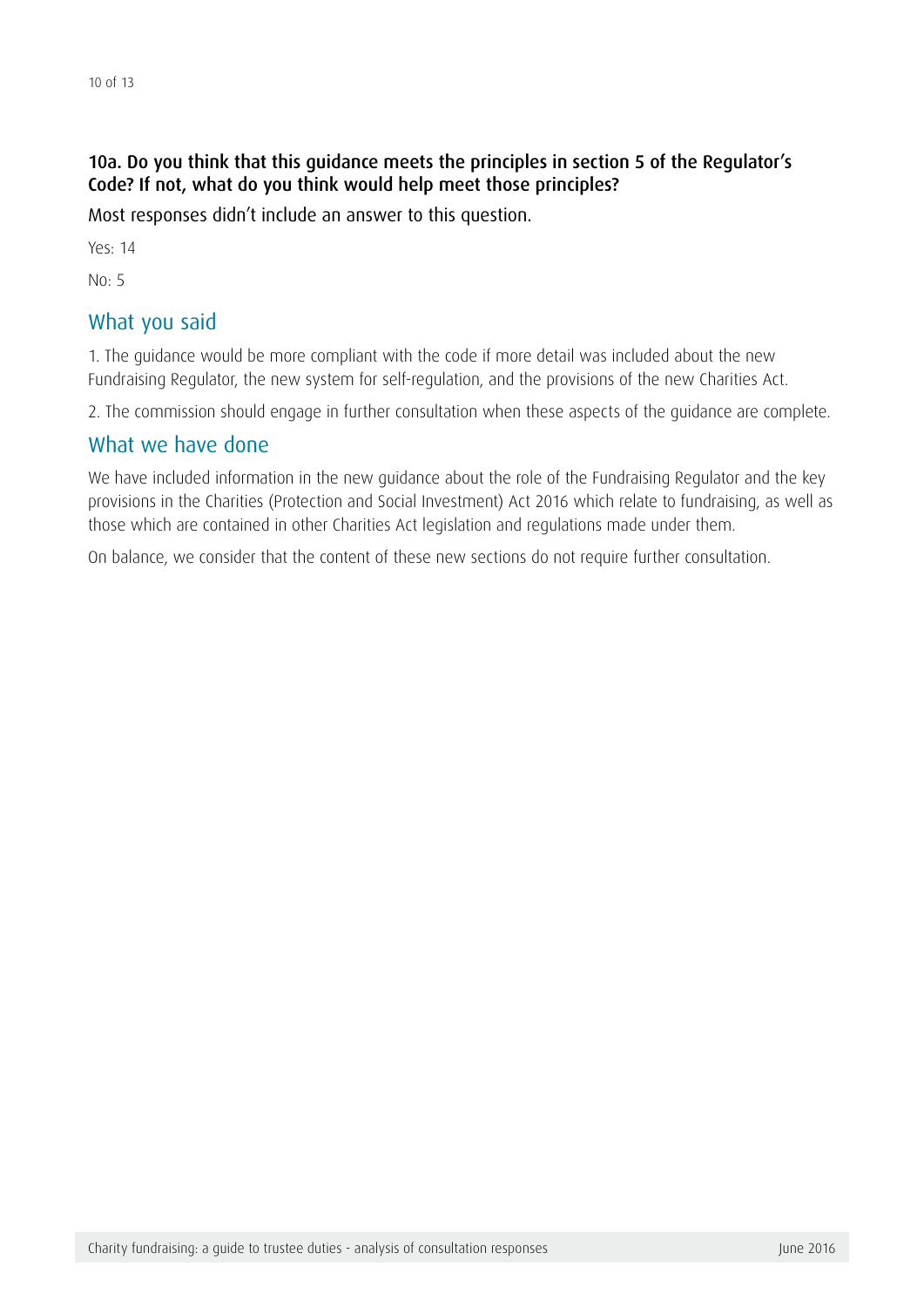# 3. Other key themes raised by consultation responses

| Tone   | Some responders noticed that the tone<br>of the new guidance was stronger<br>than in the current version, and<br>expressed concerns that this could put<br>people off taking on the responsibility<br>of trusteeship. | The style and tone of our guidance has<br>changed over the last 2 or 3 years, in<br>line with the changes to our regulatory<br>approach. We have recently updated<br>other key pieces of guidance, such as<br>The Essential Trustee, where our tone<br>and style have similarly changed.                                                                                                                                                                                                                                                                                                    |
|--------|-----------------------------------------------------------------------------------------------------------------------------------------------------------------------------------------------------------------------|---------------------------------------------------------------------------------------------------------------------------------------------------------------------------------------------------------------------------------------------------------------------------------------------------------------------------------------------------------------------------------------------------------------------------------------------------------------------------------------------------------------------------------------------------------------------------------------------|
|        |                                                                                                                                                                                                                       | Largely this approach has been<br>welcomed as providing greater clarity<br>to trustees but we understand that<br>some see this as a negative.                                                                                                                                                                                                                                                                                                                                                                                                                                               |
|        |                                                                                                                                                                                                                       | We fully recognise the contribution<br>of trustees and we have changed<br>some of the introductory sections<br>of the guidance to more positively<br>acknowledge the challenges of their<br>role.                                                                                                                                                                                                                                                                                                                                                                                           |
| Timing | Some responders considered that the<br>published guidance should come after<br>the new regulatory structure starts<br>operating, rather than before.                                                                  | We haven't changed our decision<br>to publish at this stage. This is so<br>that trustees of fundraising charities<br>are provided with more clarity about<br>what is expected of them, against a<br>backdrop of some uncertainty pending<br>establishment of a new regulatory<br>framework. We cannot see that it is<br>helpful to trustees to delay publication<br>of these essential governance<br>messages.<br>The published guidance will be<br>an online document which can be<br>amended, if necessary, should more<br>information about the new regulatory<br>framework be required. |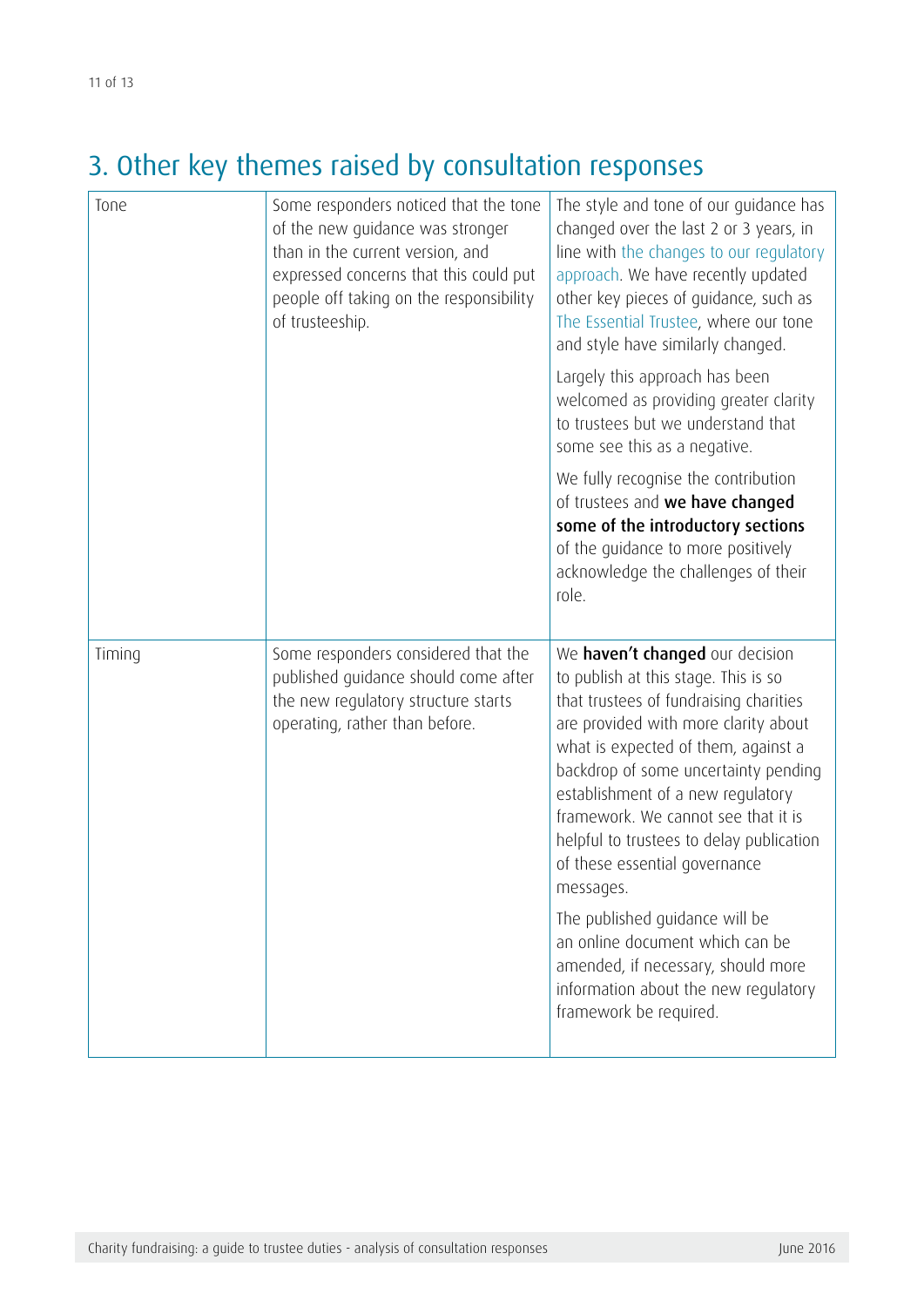| Practicality                                                                                                                     | Some responders considered that the<br>quidance was not practical enough,<br>and didn't give sufficient information<br>on how to discharge the principles in<br>practice      | The commission's new quidance<br>focuses on trustee duties and our<br>regulatory expectations, and includes<br>some practical advice and tools. It is<br>written for a diverse charity audience,<br>and whilst trustees must follow the<br>legal requirements described in the<br>guidance, they will need to consider<br>and decide how best to meet the<br>expectations and good practice in their<br>charity's circumstances. |
|----------------------------------------------------------------------------------------------------------------------------------|-------------------------------------------------------------------------------------------------------------------------------------------------------------------------------|----------------------------------------------------------------------------------------------------------------------------------------------------------------------------------------------------------------------------------------------------------------------------------------------------------------------------------------------------------------------------------------------------------------------------------|
|                                                                                                                                  |                                                                                                                                                                               | We are pleased that the Institute of<br>Fundraising, NCVO, CFG and ACEVO<br>have decided to publish a practical<br>guide for trustees later in the summer<br>which will give a detailed overview<br>of the fundraising process, including<br>practical detail on issues such as:                                                                                                                                                 |
|                                                                                                                                  |                                                                                                                                                                               | • developing a fundraising strategy                                                                                                                                                                                                                                                                                                                                                                                              |
|                                                                                                                                  |                                                                                                                                                                               | • planning fundraising                                                                                                                                                                                                                                                                                                                                                                                                           |
|                                                                                                                                  |                                                                                                                                                                               | • choosing fundraising methods                                                                                                                                                                                                                                                                                                                                                                                                   |
|                                                                                                                                  |                                                                                                                                                                               | • effective working between<br>trustees and fundraising staff                                                                                                                                                                                                                                                                                                                                                                    |
|                                                                                                                                  |                                                                                                                                                                               | We hope that these two pieces of<br>guidance will complement each<br>other and provide trustees with the<br>information they need to oversee<br>their charity's vital fundraising and<br>meet the challenges they can face in<br>getting it right.                                                                                                                                                                               |
| Taking account of<br>donor, supporter and<br>public perception when<br>deciding about income<br>expectations and other<br>goals. | Some responders considered that<br>this was not fair expectation to<br>include because, for example, public<br>perception is a subjective term and<br>sometimes ill informed. | We haven't changed this reference<br>in the quidance. The current version<br>of CC20 includes this expectation. It<br>is presented as one the issues/risks<br>trustees need to consider. The guidance<br>doesn't say that charities can't run<br>any risks of negative public perception<br>when making fundraising decisions.                                                                                                   |